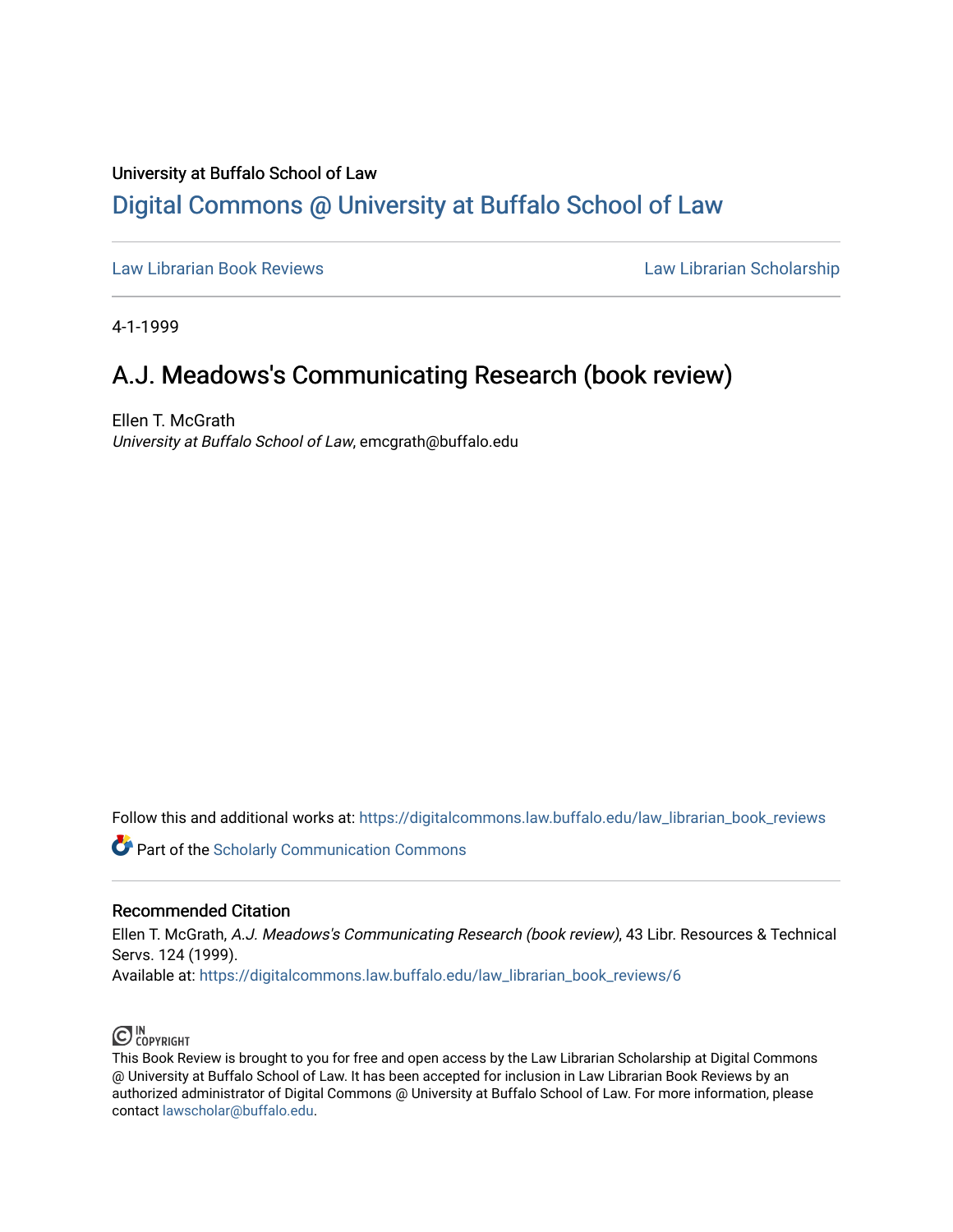of research information. Research communication continues to evolve, most recently with the introduction of electronic networks-Meadows summarizes his main theme as "change and diversity" (p. 239). In his view, changes in the research communication process are not driven solely by technology, but also by the needs of the research community. He recognizes the effects of the technology, but considers it in its proper place as a tool of the researcher.

communication-from the interaction between the researcher and the receiver

This book provides a good overview of the history and evolution of research communication, with a concise timeline that proceeds from Aristotle's symposia to the invention of printing, the development of postal systems, and the rise of the modern research journal as learned societies found meetings, personal oorrespondence, and books inadequate to keep a growing audience abreast of expanding research.

The emphasis in *Communicating Research* is on academic research, though private industry and government-funded research are included as a basis for comparison. Meadows focuses mainly on research in the natural sciences and includes humanities and social sciences research when he touches on the evolution of these distinct fields and the diffi-<br>culty in defining the boundaries between them. A general characterization of the differences between the humanities and social sciences versus the natural sciences is that in the former, the book is more widely used as a tool of communication, while the journal article is most common in the latter. In addition, the emphasis in the natural sciences is almost always on the most current research, while older knowledge is read andcitedmore often in the humanities and social sciences. The structure of the journal article contributes to the efficiency of the communication process by providing the expected title, author, date of receipt (essential for establishing "first" discoveries, especially in the natural sciences), abstract, body (usually introduction, methodology, results, conclusion), and list of references. Books also have a typical layout, with an

*Communicating Research.* A. *].*  Meadows. San Diego, Calif.: Academic Press, 1998. 266p. \$59.95. (ISBN 0-12-487415-0). LC97-23432.

In *Comrrwnicating Research,* A. **J.** Meadows begins by stating that "Communication lies at the heartofresearch . ..for research cannot properly claim that name until it has been scrutinized and accepted by colleagues" (p. ix). This is obvious, but perhaps too easily taken for granted. Throughout this book, Meadows reiterates that understanding results from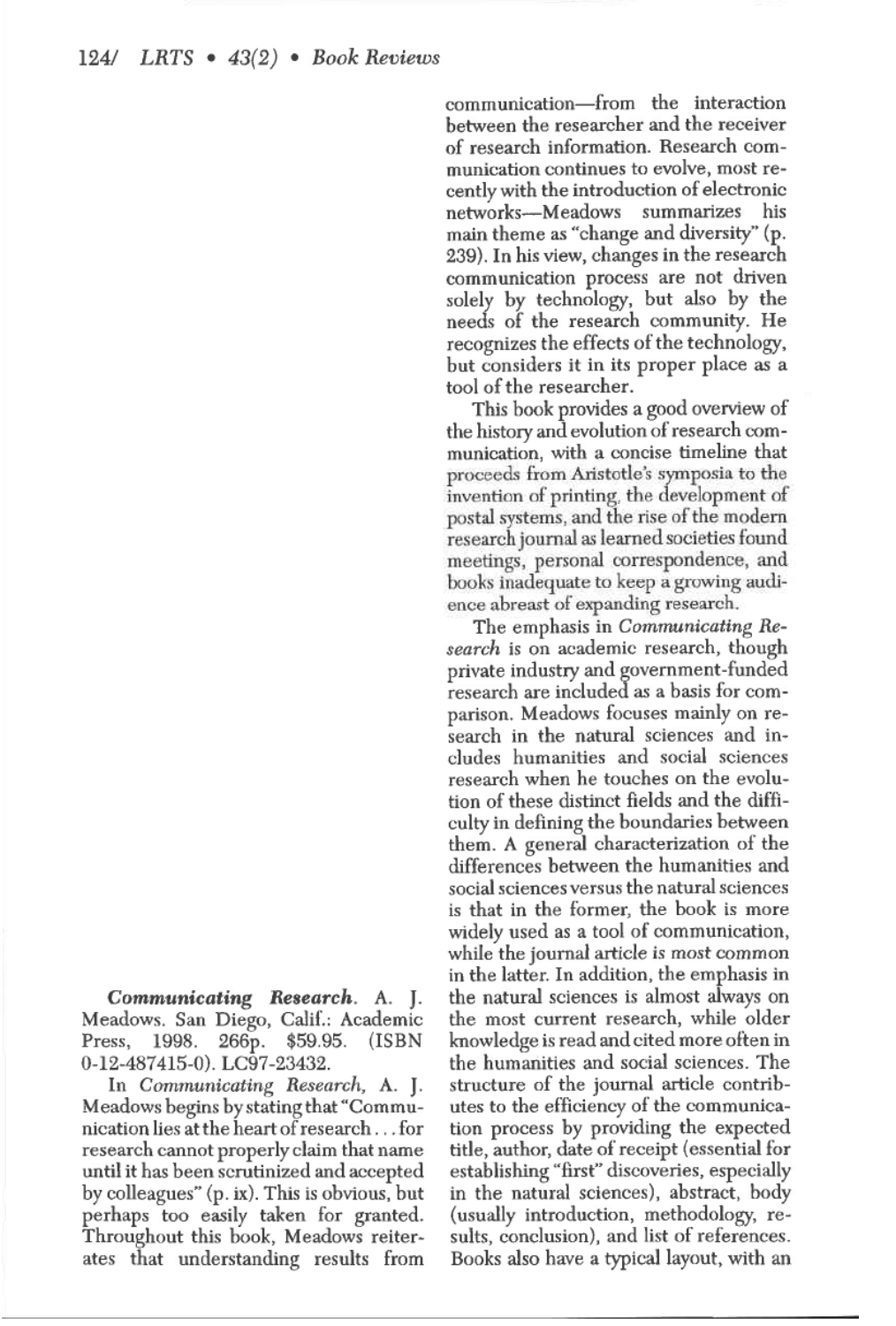index to assist researchers in locating and absorbing information quickly.

The "professionalization"  $(p. 24)$  of research began in German universities, was well-established by the second half of the nineteenth century, and then spread to the rest of academia and eventually to industry and government. The size and education level of the research community began to grow, along with the amount of information it generated. Meadows makes the interesting point that the feeling of being overloaded with information actuallyhas been common for along time. To cope with the expansion of knowledge, universities were organized into departments and new disciplines were created through specialization or fusion.

The research community is subject to a set of social norms that are reflected in the communication process. When these norms are followed, they are invisible, but when they are not, plagiarism and the forging of research data may result. The community typically experiences periods of"normal science» interspersed with periods of "revolution," all documented through the recognized communication channels that record the cumulative knowledge of a discipline. Meadows discusses various aspects ofresearch, including who performs research and why, the lower visibility of women researchers and those from developing countries, the ef~ fect of age on the researcher's output, the involvement of multiple authors in writing results, citation studies, and the roles of editors, referees, the mass media, and even amateur researchers. He highlights current trends, such as theincreasing emphasis upon general, theoretical research as opposed to specific, empirical research (though this varies by discipline) and the increase in collaborative and interdisciplinary efforts.

The effects of technology on research communication are stressed throughout this book. Meadows points out that technological manipulation of bibliographic data helps researchers locate information. At first, only bibliographic citations were searchable by computer, then abstracts, and now full-text. He credits **in**formation technology with opening up new research opportunities and regular communication outside the research hierarchy, making the research process more democratic and open. Electronic networking allows wide dissemination of research in progress. On the other hand, these newer, more flexible channels bring a number of challenges: lines are blurred between formal and informal exchanges (when is something "pre-" and when is it a "print"?), questionable material can go undetected by the novice reader, data tampering can occur, and "electrocopying" can jeopardize copyright protection. There are citation difficulties, uncertainties regarding long-term archiving, and a continuing reluctance to accept electronic publishing within the academic community. Meadows endorses an ideal scenario in which print and electronic publication are parallel.

Though it is not the major focus of this work, Meadows recognizes the role of publishers and libraries in the research process. Publishers work with authors to assure that information is suitable for publication, that it is produced in an appropriate, legible format, and that it is well-disseminated. Libraries are the primary purchasers of scholarly publications; their selection decisions affect the actions of both publishers and readers, and these decisions are in turn often driven by the immediate needs of the institution's own researchers. The library's role is to archive the records of research and to make them available, a role that brings with it dilemmas regarding the financial inability to keep pace with publishing and the rising cost of physical storage. Both libraries and publishers face new challenges with electronic publishing, though Meadows believes that libraries have the most difficult task—storing and providing access to both the old and the new.

Electronic journals gained popularity first in the humanities and social sciences—articles are composed mainly of text, and publishing space was needed that was unavailable in print. The natural sciences are catching up now that technology can support the graphics required for publications in this field. Researchers at present recognize that a mix of print